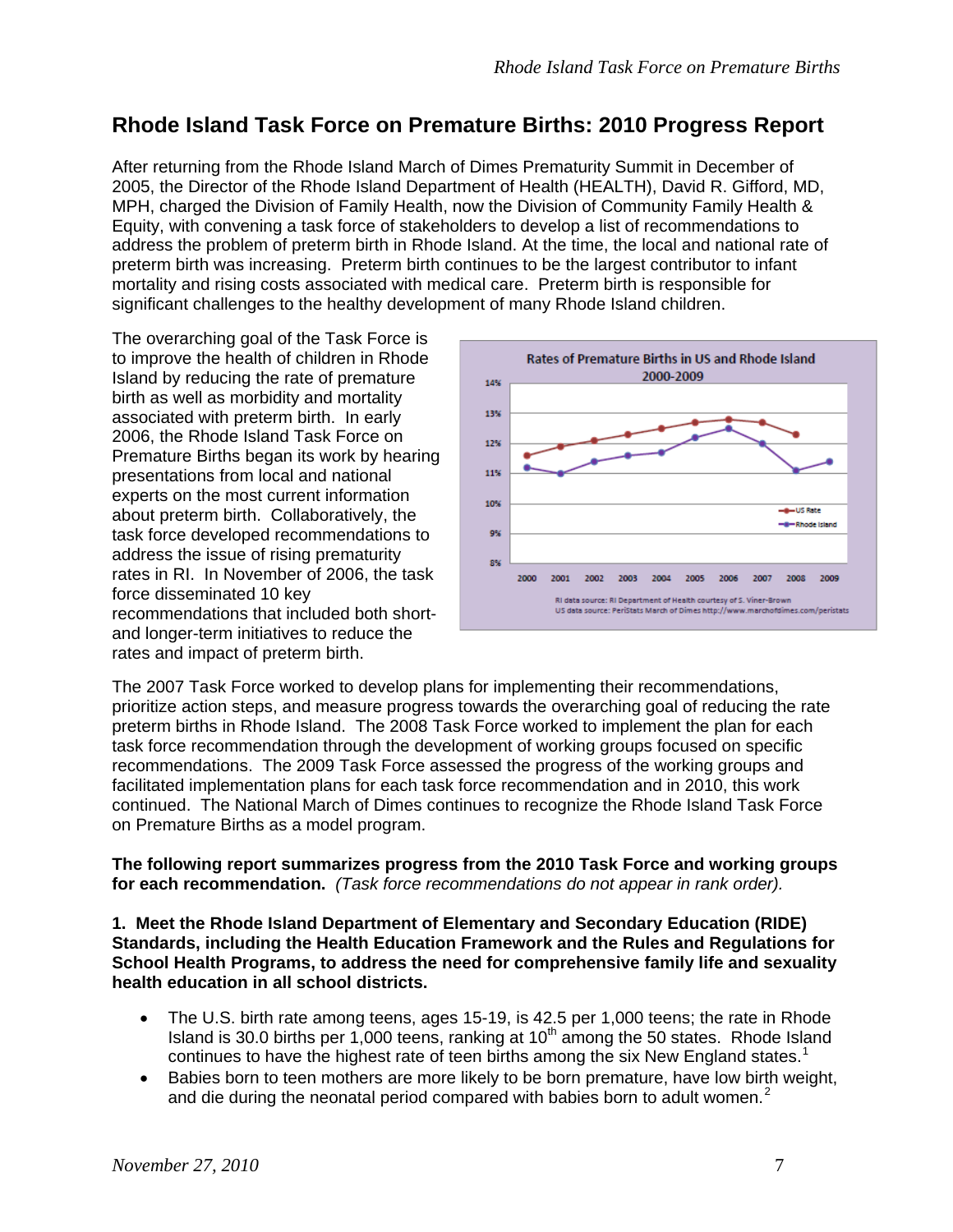• In 2007, babies born to mothers younger than 20 years old in Rhode Island accounted for almost 10% of all babies born in the state. Eighteen percent of all births to mothers younger than age 20 in RI are repeat births (the mother already has children).<sup>[3](#page-9-2)</sup>

**Progress:** The working group has focused on gathering data on the current state of comprehensive family life and sexuality education in the state's school districts (WIH IRB approved protocol). Members of the working group met with RIDE staff, leadership of statewide associations for school health educators, and certified school nurse teachers to devise a strategy for distributing the needs assessment survey. The survey was distributed and data collection is on-going with efforts focused on maximizing the number of responses*.* The working group invited health educators, school nurse teachers and members of Rhode Island Association of Health, Physical Education, Recreation, and Dance (RIAHPERD) to complete the needs assessment early in the school year to increase the response rate. RI State Education Commissioner Deborah Gist endorsed the survey and a letter indicating this support was sent to the superintendents in each district.

**Next Steps:** Working group committee members will be attending the fall meetings of professional organizations to speak to them about the importance of the survey. The data collection and analysis is ongoing and the results will be presented to the Task Force on Premature Birth and then to the Department of Education to help with future program planning.

### **2. Expand and assure access to emergency contraception for all women. Women should have immediate access to Plan B through over-the-counter pharmacy availability and through advance prescription. Prescriptions should be given in conjunction with family planning or other primary care visits.**

- The American College of Obstetricians & Gynecologists (ACOG) recommends that emergency contraception be made available to all women.<sup>[4](#page-9-3)</sup>
- An Oregon study using Pregnancy Risk Assessment Monitoring System (PRAMS) data found that postpartum women who were not aware of emergency contraception before their pregnancy may be more likely to have had an unintended birth.<sup>[5](#page-9-4)</sup>
- Unintended pregnancy is associated with preterm birth. $6\overline{ }$  $6\overline{ }$
- In Rhode Island, 38.0% of mothers who recently gave birth report their pregnancies were unintended.<sup>[7](#page-9-6)</sup>

**Progress:** In November 2007, based on an identified need to increase access to and knowledge of emergency contraception (EC), leadership from Women & Infants Hospital and the Task Force convened a group of concerned stakeholders, including pharmacists, Department of Health representatives, Pharmacy Association and Board members, physicians, insurance representatives, and other Rhode Island health care providers to discuss the impediments to EC access and propose solutions. Prior to this meeting, there was no mechanism for coordinating information on EC among different healthcare sectors. The newly formed Rhode Island Emergency Contraception Task Force developed a cooperative statewide education initiative for patients, pharmacists, and providers: The Rhode Island Emergency Contraception Education Campaign. From January through December 2008, the Task Force developed educational materials and a dissemination plan.

EC education materials were distributed to providers and patients in 2009. 40,000 patient brochures were shipped to 120 OB/GYN and Family Medicine Practices, hospital emergency rooms, colleges/university health services offices, community centers, and health care clinics. All patient materials were translated into Spanish, Portuguese, and Cambodian. In late 2009, changes were made to the EC materials reflecting updated information from the Food and Drug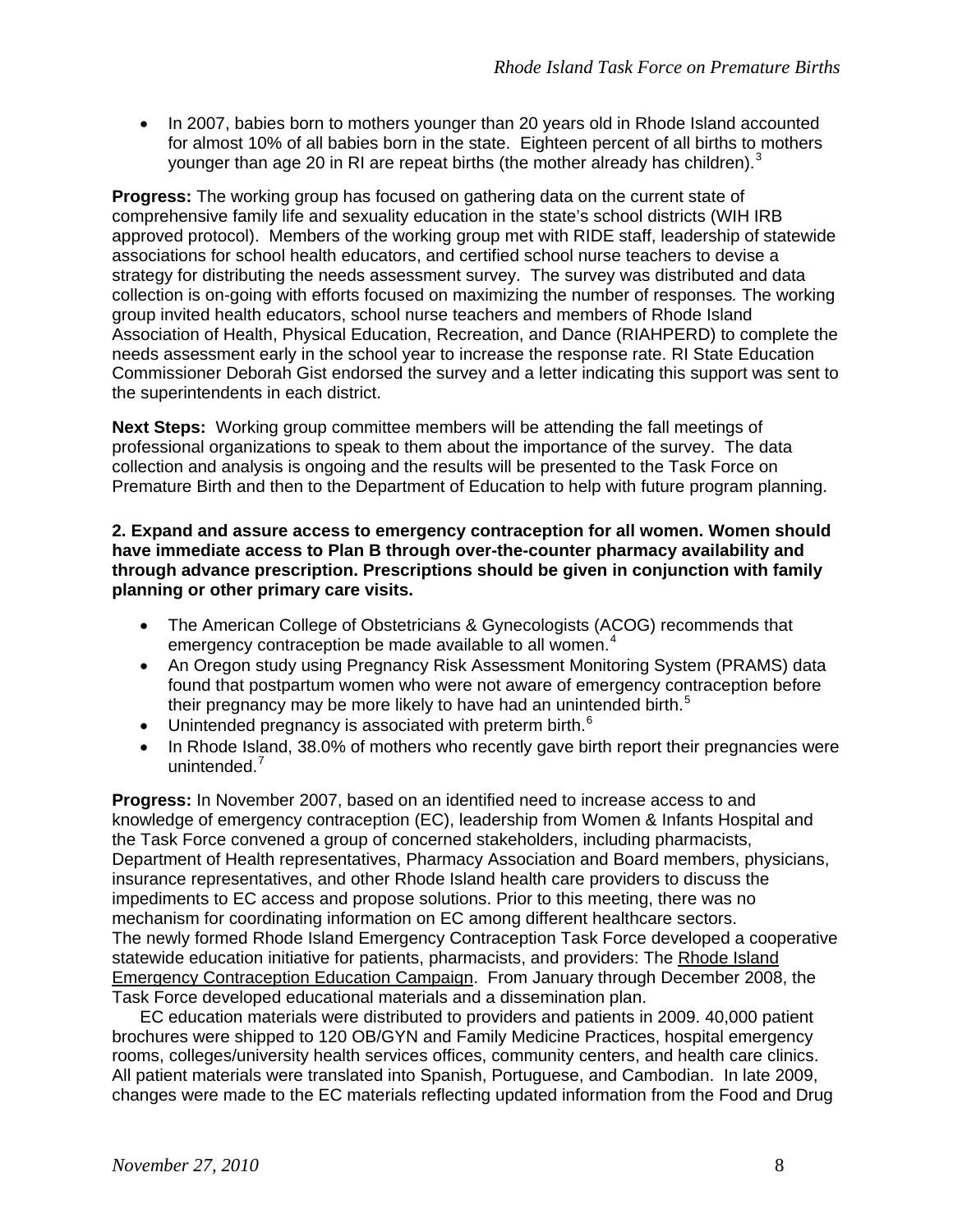Administration (FDA) that included changes in over-the-counter availability of Plan B. In January 2010, the updated materials for providers, patients and pharmacists were made available through a second distribution.

Currently, the team is conducting an evaluation to determine whether providers and pharmacists received and use the EC education materials and if access has improved*.*

**Next Steps:** The evaluation of the educational campaign is nearing completion and a report of the findings will be presented to the Task Force on Premature Birth and the Rhode Island Emergency Contraception Task Force. The working group will assess the need for continued work on this recommendation, pending the results of the evaluation.

**3. (A) Support state policies and programs that ensure access to primary and preventive health care for women and children. Preserve RIte Care eligibility, comply with standards for children, parents, and pregnant women, and continue to provide a comprehensive benefits package. (B)Support a family planning waiver to enable low-income women (who would be covered by Medicaid if they became pregnant) to obtain family planning services**.

- Among women with private health insurance coverage in Rhode Island, 11% of all births are premature, compared with 13% of those with public health insurance and 20% of those with no health insurance.<sup>[8](#page-9-7)</sup>
- Twenty-one states have established family planning waivers based on income.<sup>[9](#page-9-8)</sup>
- Research indicates that income-based family planning waivers result in millions of dollars in state savings through averted Medicaid births. For Rhode Island, the state's share of net savings from a family planning waiver for uninsured women with incomes up to 200% of the federal poverty level are estimated to be \$5.7 million by the third year of operation (when efforts could be expected to be reasonably mature).<sup>10</sup>

**Progress:** Rhode Island KIDS COUNT, Covering Kids and Families, and March of Dimes monitored FY 2010 Supplemental and FY 2011 budget items that could impact health care access for women and children. Major items passed include:

- Article 21, which authorized the re-procurement of Medicaid managed care contracts for RIte Care and Rhody Health Partners,
- Article 19, which amended the general laws to specify the exact set of Medicaid services that fall under the auspices of the children's health account. The article also raises the amount utilized to determine the total annual assessment on insurers from \$5,000 to \$6,000 per child per service per year, and
- Article 20, which established the legal authority for the DHS and Department of Behavioral Healthcare, Developmental Disabilities and Hospitals (BHDDH – formerly MHRH) to undertake a series of programmatic reforms geared toward the restructuring of their respective Medicaid programs in FY 2011, including changes to how hospitals are paid.

The RIte Care re-procurement was released by DHS in mid-June. In August 2010, it was announced that Blue Cross Blue Shield of Rhode Island (BCBSRI) would no longer be a participating RIte Care health plan. BCBSRI chose not to reapply during the recent reprocurement of RIte Care and Rhody Health Partners. New RIte Care members who enroll this fall will not be able to choose BCBSRI as a plan and existing members will be transitioned to one of the other remaining health plans that have been re-contracted – Neighborhood Health Plan of RI or United Healthcare. The transition of members will occur by region over a threemonth period, with completion targeted for end of December 2010. DHS reports that enrollment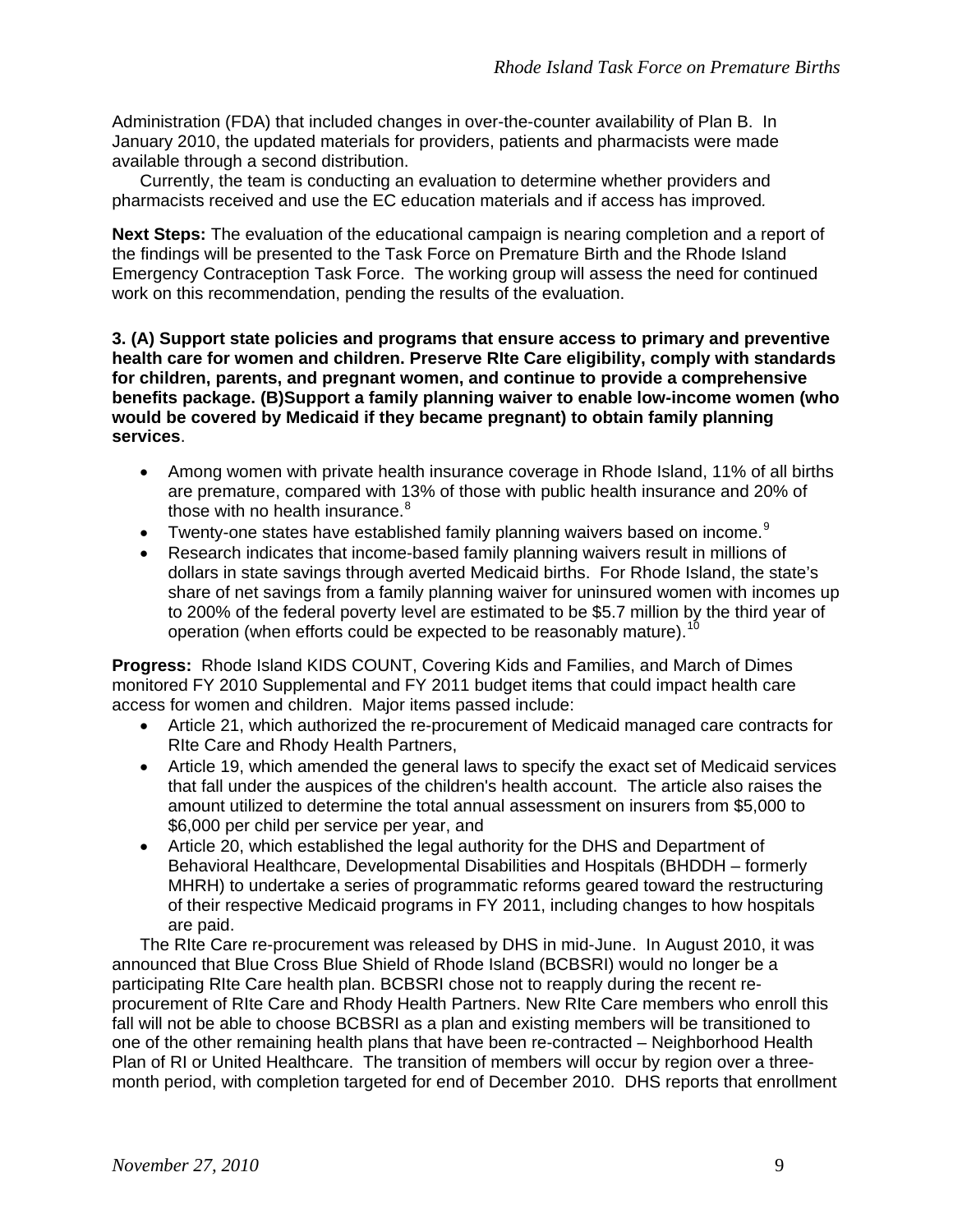of lawfully residing immigrant children who became eligible on April 1, 2010 is moving along smoothly, with approximately 850 children enrolling in the past four months.

A groundbreaking provision included in the recently enacted health care reform legislation gives states the option to expand Medicaid eligibility for family planning services without having to go through the process of obtaining a federal waiver. On July 2, 2010 the Centers for Medicare and Medicaid Services issued guidance for implementing the Medicaid family planning state option.

**Next Steps:** Rhode Island KIDS COUNT, Covering Kids and Families, and March of Dimes will continue to monitor the BCBSRI transition, the implementation of the FY11 budget, and legislation dealing with access to health care for women of childbearing age of children, including health reform related issues. The Task Force will continue to support policy and legislation related to these areas. The Family Planning program is working with the OHHS Health Reform workgroup to pursue expansion of Medicaid eligibility based on income for family planning services.

**4. Expand the range of services in all setting in which women receive health care before and between pregnancies (including pregnancy test visits) to include improved identification of health risks, health information, and targeted referrals for health risks associated with preterm birth (e.g. tobacco use, substance use, underweight status, obesity, mental illness, violence, etc.).**

- Tobacco, alcohol, and cocaine use along with unintended pregnancy are associated with an increased risk for preterm birth. Psychological factors such as stress and anxiety, in addition to experiencing domestic violence or personal violence during pregnancy, are risk markers for adverse birth outcomes.<sup>[11](#page-9-10)</sup>
- Eighty-one percent (81%) of the women receiving a pregnancy test in Rhode Island's Title X-funded family planning clinics report their suspected pregnancy as being unplanned and have multiple risk factors including tobacco use (32%), alcohol and or drug use (20%), depression or mental health concerns (18%), or multiple health risk factors  $(17%)$ .<sup>[12](#page-9-11)</sup>

**Progress:** The Report of the Task Force on Vulnerable Women was reviewed and the group determined that the document provides valuable insight into the needs of our most vulnerable women and will provide an important framework for establishing effective screening practices to prevent preterm birth. A number of screening tools from insurers, DOH and providers have been reviewed. There was agreement that significant variety exists in core screening items, as well as the timing of screening. Concerns regarding appropriate follow-up of screening were also acknowledged. A key initiative of the workgroup is to develop statewide recommendations for screening women for risk for premature birth. Key items to successful implementation were identified:

**Next Steps:** The working group with identify core screening items related to pre-term birth and maternal health through review of existing data from HEALTH, insurers and hospitals. They will work to identify key access points for the three critical intervention points identified: negative pregnancy test, positive pregnancy test and post-partum for mothers who had a premature birth or other high risk condition. A risk-factor based screening tool will be developed through research and evaluation. An education and dissemination plan will be developed and implemented to optimize utilization of the screening tool by professional and para-professional staff. Another aspect of the plan is to assure appropriate referrals are available when risk factors are identified.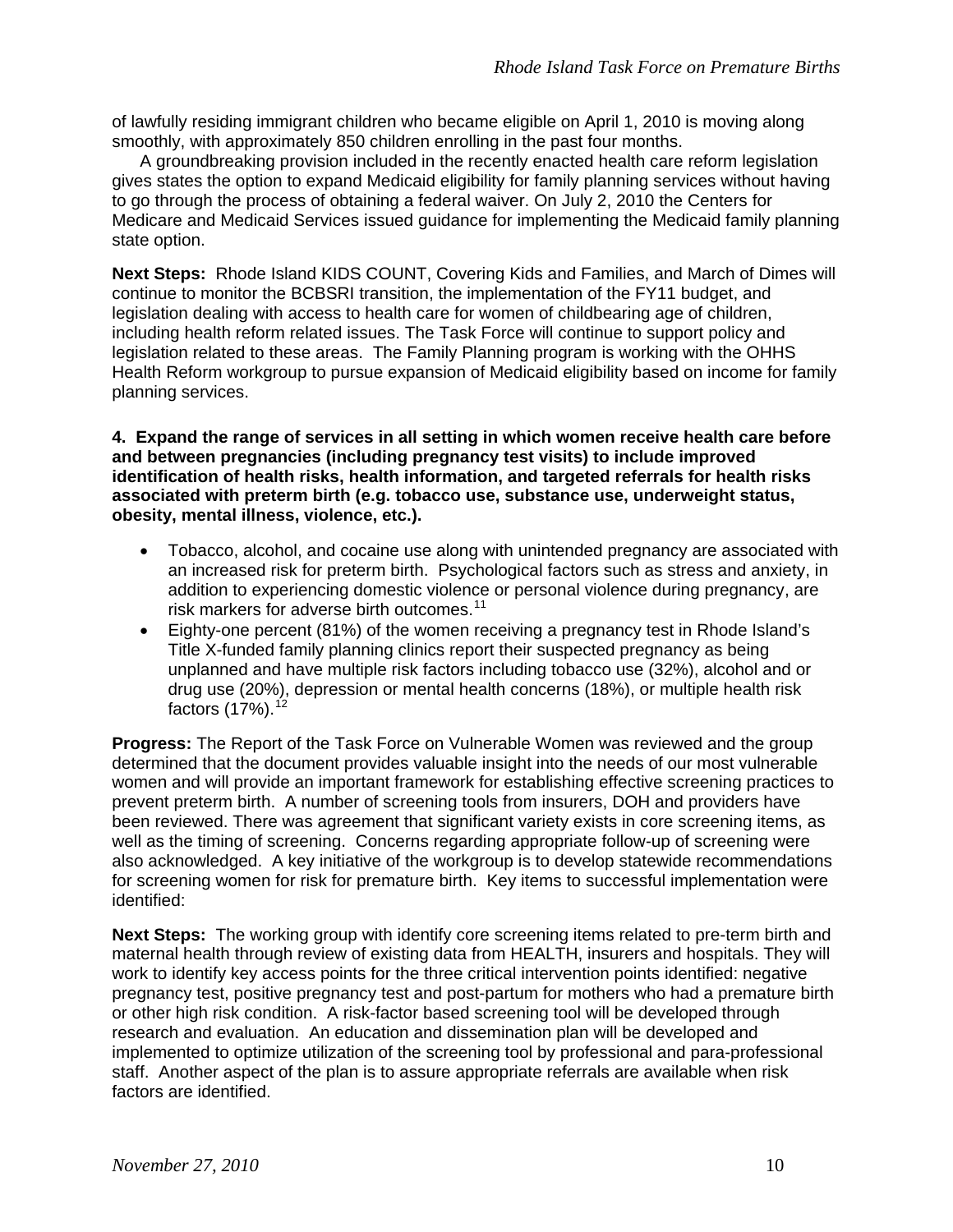**5. Enhance comprehensive, relationship-based family support programs, such as Early Head Start and Nurse Family Partnership, to improve outcomes for teens and their children and prevent subsequent pregnancy.**

• Nurse-Family Partnership is an evidence-based program that has been recognized as one of the most cost-effective interventions for low-income, multiple-risk families. Results from three randomized control trials have shown the model improves prenatal health, family stability, parenting skills, and children's school readiness. The model also improves maternal employment, delays second pregnancies, increases intervals between births, and reduces child maltreatment.

**Progress:** In July 2010, Nurse-Family Partnership (NFP) began providing home-based prenatal support services to low-income pregnant women under age 25 in Providence, Pawtucket, Central Falls and Cranston. Home-based services continue until the baby turns age 2. The program has been funded to serve 100 families using a combination of funding from DHS, DCYF, HEALTH, and federal Evidence Based Home Visiting funds. As of November 4, 2010, 41 clients were enrolled in the program. To promote NFP in Rhode Island, the Task Force held a community informational meeting. They also participated in a press conference with Senator Jack Reed to discuss the launch of NFP in Rhode Island's families on October 26, 2010.

In 2010, federal ARRA funding to expand Early Head Start services in Rhode Island created 134 slots for children in Pawtucket, Providence, and the Johnston/North Providence/Smithfield area. Early Head Start provides comprehensive services to pregnant women and infants and toddlers up to age 3. President Obama has proposed increased core funding for Early Head Start programs nationally to sustain the new slots created by ARRA funding. The President's budget is being considered for passage during the current session of Congress (November-December 2010).

**Next Steps:** The Nurse-Family Partnership program is in the start-up phase and is being closely monitored by the National Service Office and supported by a local implementation team to ensure fidelity to the national model. Pregnant women are being enrolled gradually to ensure high-quality implementation. Rhode Island KIDS COUNT is working with HEALTH and other state departments to discuss expansion of the initial program in the core urban region and to consider options for expansion statewide. New federal home visiting funding for evidencebased programs will become available in 2011 and will be managed by HEALTH. The Bradley Hasbro Children's Research Center is conducting an evaluation of the NFP program in Rhode Island and will be examining prenatal and birth outcomes in addition to other outcomes for NFP families and for a control group. Data collection for the evaluation will begin in February 2011 and continue through at least September 2013.

**6. Develop and implement an educational campaign for providers and patients addressing previous preterm birth. Encourage providers to assess the risk for preterm birth with each pregnant woman during prenatal care. If a previous preterm birth is documented, 17-hydroxyprogesterone caproate (17-OHP) may be offered.**

- 17-OHP is the only intervention to prevent preterm birth that is supported with evidence from a randomized trial. $13$
- 4.2% of Rhode Island mothers who delivered a preterm baby have had a previous preterm birth.<sup>[14](#page-9-13)</sup>
- One of the greatest risk factors for preterm birth in all ethnic groups is a history of preterm birth.<sup>[15](#page-9-14)</sup>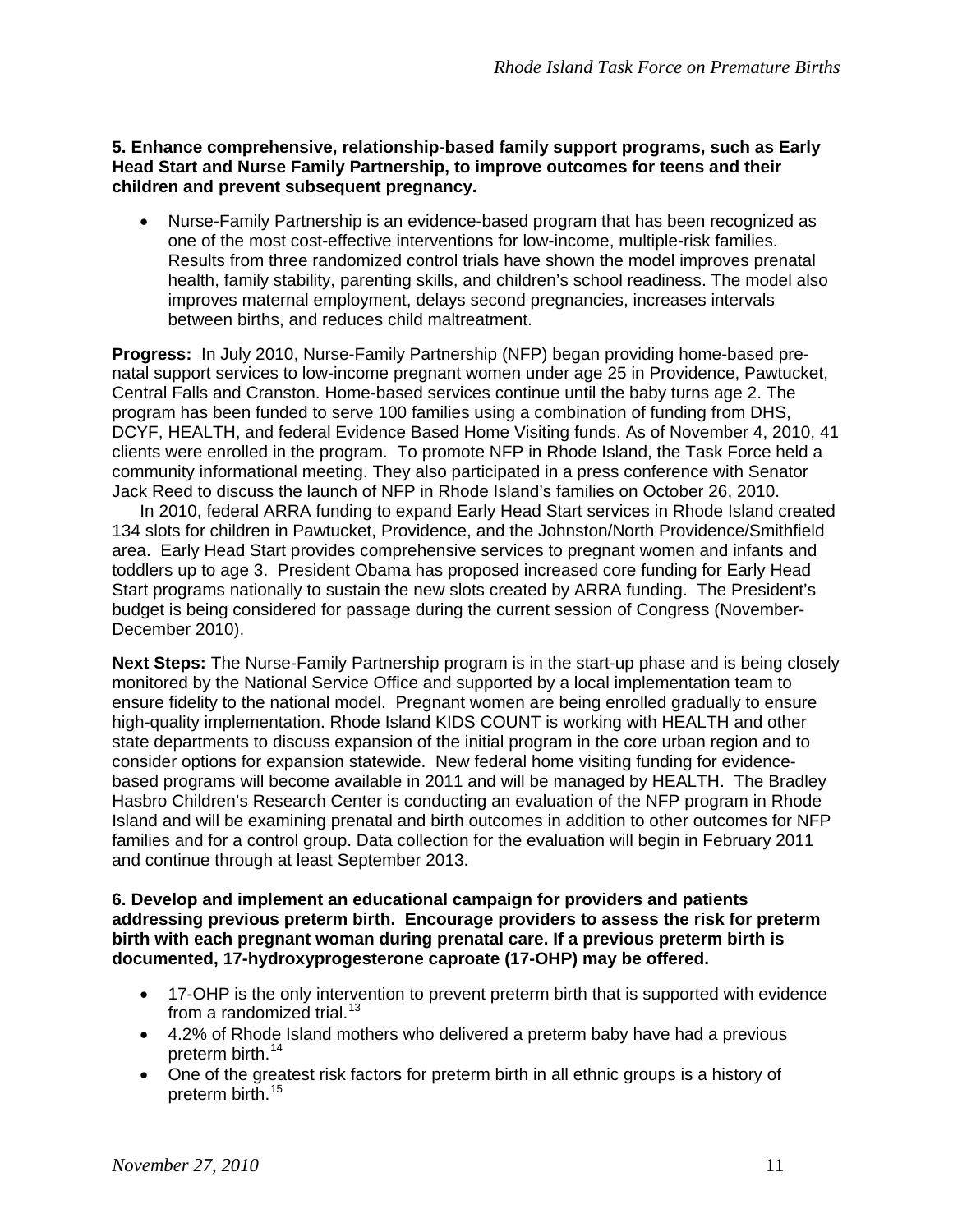**Progress:** The team assisted with development of materials for Women & Infants Hospital of Rhode Island Clinical Guidelines (WIHRI); worked with WIHRI Risk Management and Marketing departments to develop an educational poster and materials about preterm birth risks and use of 17-OHP (these materials were distributed and posted during November and December of 2008); worked with WIHRI Risk Management department to evaluate rate of 17-OHP being offered to women with a previous preterm birth (adoption over 80%); worked to ensure insurers in RI covered 17-OHP for qualifying pregnant women; and, worked to facilitate provider offices in obtaining 17-OHP from WIHRI pharmacy.

**Next Steps:** The initial plan was to work with the March of Dimes to do a state-wide campaign to promote 17-OHP use to prevent a second preterm birth; FDA approval of the medication is pending. The use of 17-OHP for the prevention of repeat preterm birth has become part of the usual prenatal care for women who have a history of a previous preterm birth. Once FDA approval is complete, the Task Force will collaborate with the March of Dimes on a continuing education campaign.

# **7. Develop a coordinated medical home for preterm infants by bringing together payers, providers, and HEALTH.**

- The estimated annual cost of preterm birth in the United States is \$26.2 billion, roughly \$51,600 per infant. Most of these costs are associated with medical care.<sup>[16](#page-9-15)</sup>
- The impact of preterm births lasts beyond the hospitalization period in the Neonatal Intensive care Unit (NICU). Graduates of the NICU have continuing complex medical problems and disproportionately utilize emergency room and hospital services.<sup>[17](#page-9-16)</sup>
- Individualized interdisciplinary management teams have the potential to improve outcomes and reduce hospitalization and emergency room usage.

**Progress:** The funding for Women & Infants Hospital CHIP (Comprehensive Health Integration for Premies) program from the CVS Charitable Trust ended in December 2009. During the summer and fall of 2009 the program results were presented to NHP, United Health, and Blue Cross. The program has demonstrated a 58% decrease in re-hospitalizations and a 20% decrease in emergency room visits when compared to the year before CHIP was implemented.

As of January 2010, WIHRI had contracted with NHP to enroll 60 babies with capitation support from NHP. It was recommended that WIHRI change the program name, CHIP, because the name could be confused with the federal CHIP program. The new name is Transition Home Plus (THP). The program currently has 83 babies enrolled; in NHP, 17 United, 6 Blue Chip and 3 private insurance. The THP team met on October 25, 2010 with the Neighborhood Health Plan (NHP) team to review data collected to date on THP hospitalizations and it was reported that the re-hospitalization rate has dropped from 18.5% to 15%.

**Next Steps:** The THP team is awaiting the outcome of a grant that was submitted to the RI Foundation for supplemental funding to provide services to additional families with poor insurance coverage. The THP and WIHRI representatives will be meeting with the Providence Foundation to discuss potential funding opportunities. The THP team continues to negotiate with Blue Cross and UnitedHealth RI to develop contracts to provide the THP model to their participants*.* 

The Task Force supports WIHRI and the THP program in identifying strategies to continue and expand the THP Program. The Task Force will continue to advocate for sustained funding.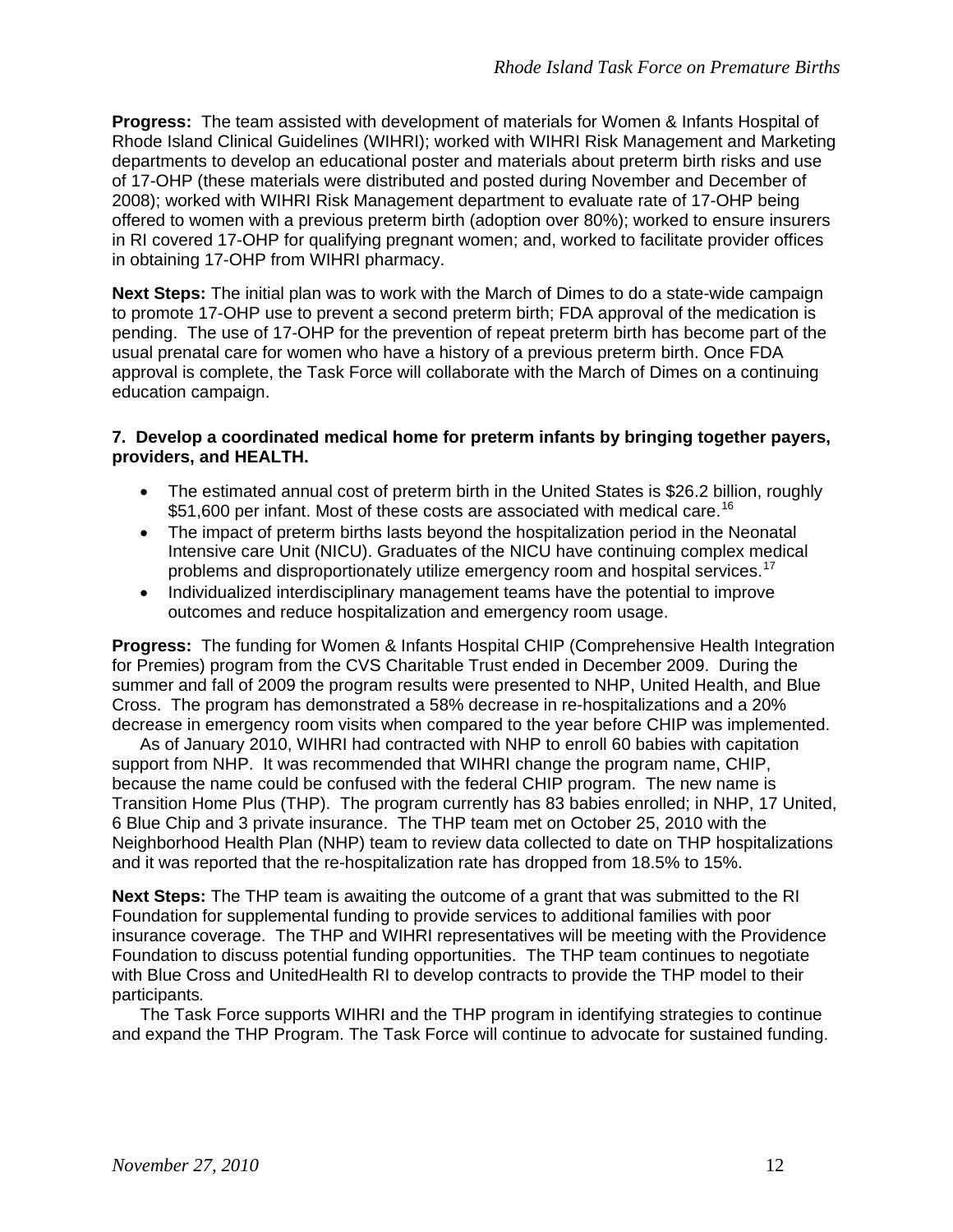**8. Implement changes to the vital statistics birth record. Items to be added will include: (1) identification of methodology used to calculate gestational age (e.g. was gestational age based on last menstrual period (LMP), ultrasound, or a combination thereof); and (2) assessment of fertility treatment (and type of treatment) if used to achieve pregnancy.** 

• Gestational ages vary by methodology, thereby resulting in different preterm birth rates. According to Rhode Island birth certificate data, 10.8% of births in 2007 were preterm based on physician estimates, compared with 12% in 2007 based on LMP.<sup>[18](#page-9-17)</sup>

**Progress:** The programming changes to add the fields for the fertility questions and gestational age calculations were completed in January 2010. Vital records tested the software modifications and changes were implemented state-wide on February 18, 2010. Vital records started collecting the new data for babies born effective February 19, 2010. Based on data collected from 3/1/10 – 9/30/10, there have been 7,041 birth records on file, 308 (4.4%) used fertility drugs and 198 (2.8%) had an ART procedure. As for gestational age calculation, the most frequent combination of method used to determine gestational age was last menstrual period (LMP) with a first trimester ultrasound (N=2,094). Use of LMP alone was 576.

**Next Steps:** The workgroup is currently monitoring the data to assess trends. The workgroup will continue to collect and analyze the data. Reports will be presented to the Task Force.

**9. Urge HEALTH and other anti-tobacco organizations to incorporate messages about the risks associated with smoking and preterm birth into anti-tobacco media campaigns. Include a specific focus on smoking cessation programs during pregnancy. Promote the use of tobacco cessation services by pregnant women who smoke by marketing Quit Works to prenatal care providers and by improved identification of pregnant and soon-tobe pregnant smokers with referrals to Quit Works by community-based cessation providers.**

- In Rhode Island, 12.2% of women report that they smoked during their pregnancy.<sup>[19](#page-9-18)</sup>
- In 2009, 12.8% of Rhode Island births to smokers were preterm, compared with 9.5% for women who did not smoke.<sup>[20](#page-9-19)</sup>
- Quit Works, a free telephone-based smoking cessation service, can be used by any patient who smokes, regardless of the patient's health insurance status.

**Progress:** Representative Eileen Naughton submitted legislation (H7751) requiring BHDDH to issue new smoking warning signs that include language that smoking can contribute to heart disease, lung disease, respiratory illness and premature births and low birth weight infants. The bill was introduced on the House side this past legislative session, and had a hearing in House Committee on Health Education and Welfare, to which MOD testified - there was no opposition to the statute change; however, there was no Senate companion for the bill in 2010. Introducing the Senate companion bill is a priority for January 2011.

The Tobacco Control Program contracted with the Rhode Island Health Center Association (RIHCA) who is working collaboratively with Women & Infants Hospital Project link to work with community health centers to host group sessions for pregnant women. The program promotes healthy, tobacco-free lifestyles to pregnant women, women with children and women of childbearing age by providing outreach to participants in smoking cessation/tobacco treatment groups. Targeted educational materials related to smoking, smoking and pregnancy and secondhand smoke were distributed in English and Spanish to providers and Community Health Centers (CHC) staff as well as to women seeking services at a variety of community-based organizations. RIHCA completed their activities and their contract ended on June 30, 2010.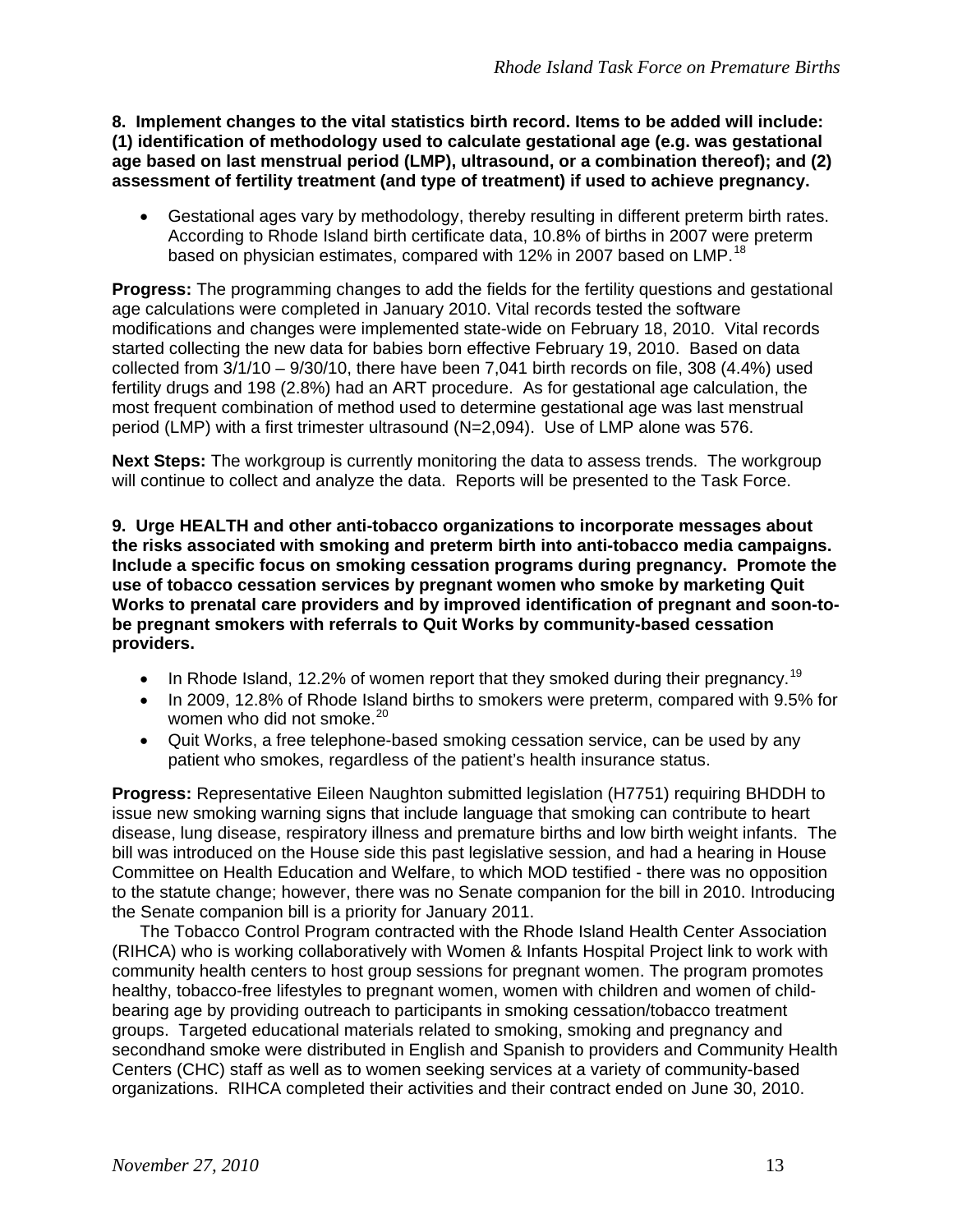The Tobacco Control Program also contracted with Quality Partners of RI (QPRI) to focus on outreach to women during the perinatal period related to tobacco use and nicotine addiction treatment. QPRI are working within systems of care delivery with the goal of facilitating the creation and integration of sustainable processes that routinely and comprehensively screen for tobacco/nicotine use, advise cessation and offer treatment through the QuitWorks-RI program. QPRI completed their activities and their contract ended on September 30, 2010.

**Next Steps:** To move the tobacco warning awareness legislation forward, the Task Force will support efforts to identify a Senate champion to introduce the bill on the Senate side as well.

The Tobacco Control Program will continue to work with RIHCA and QPRI on the groundwork that has been laid in cessation efforts for pregnant women.

### **10. Encourage development of additional substance abuse treatment programs where women are not separated from their children and parental relationships for women in treatment are preserved.**

- Among mothers who recently gave birth and reported drinking during pregnancy, 3.9% reported they had at least one alcoholic drink per week during the last three months of pregnancy.<sup>[21](#page-9-20)</sup>
- Many women are reluctant to admit substance abuse for fear of losing custody of their children.<sup>[22](#page-9-21)</sup>
- Evidence-based programs suggest that a variety of substance abuse treatment approaches during pregnancy are effective, including traditional programs focused on the pregnancy period as well as newer approaches that include motivational interviewing and contingency management, a focus on the mother-infant relationships, and collaboration among social service systems.<sup>[23](#page-9-22)</sup>

**Progress:** WIH Project Link leadership is evaluating this recommendation and working towards achievable goals. Evaluation has included assessing the different levels of care available to a women who are in need of substance abuse treatment during pregnancy and postpartum. Collaborators include representatives from SStarbirth, Closing the Gap, RICAODD (transitional housing) and Amos House.

**Next Steps:** Working towards developing a plan that would ensure funding stability and appropriate program services for mothers and children affected by substance abuse.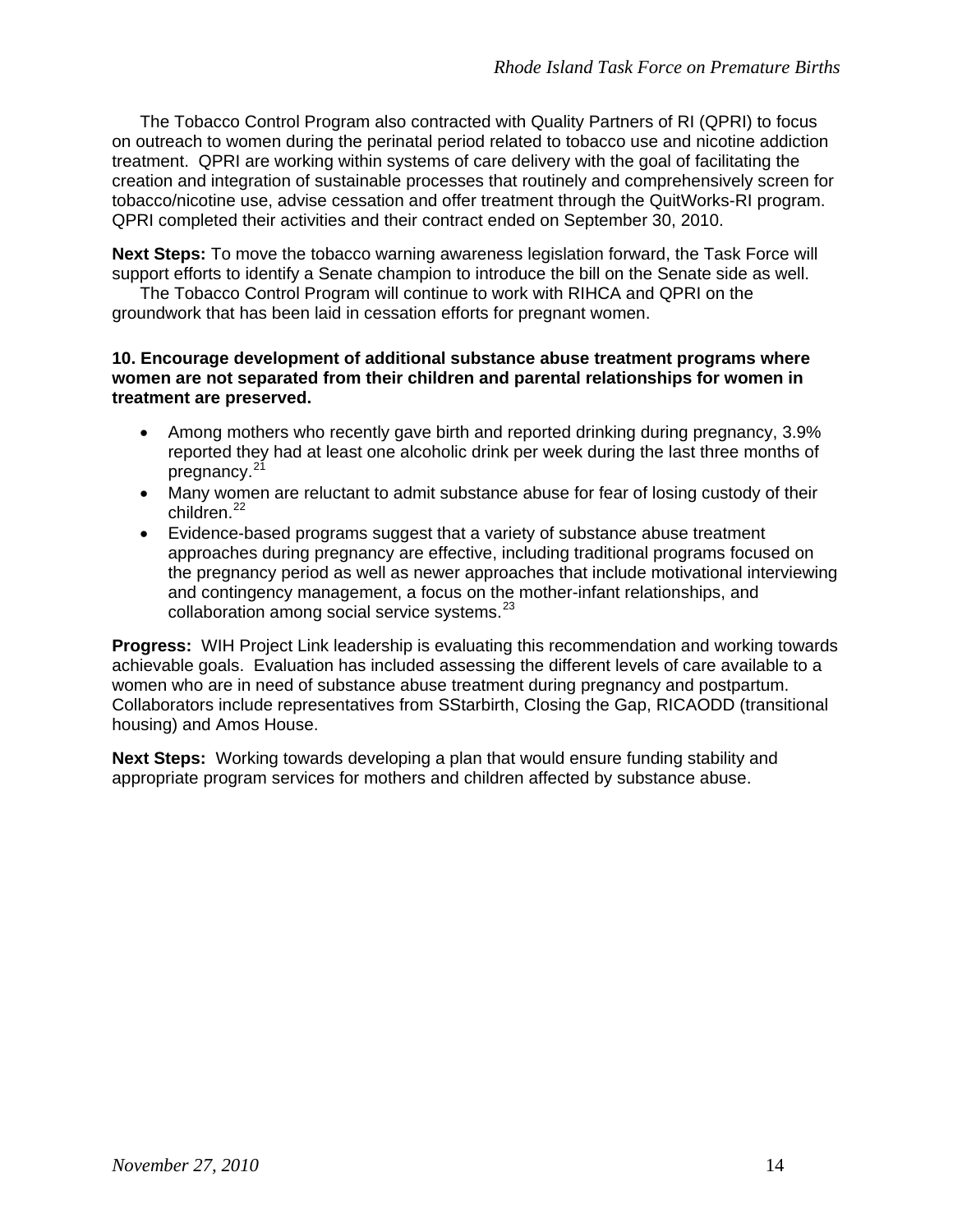# **Members of the Rhode Island Task force on Premature Births**

**Maureen G. Phipps, MD, MPH (Chair)** Associate Professor, Obstetrics & Gynecology and Community Health Alpert Medical School of Brown University Women & Infants Hospital of Rhode Island

**Nichole Aguiar** Director of Program Services March of Dimes of Rhode Island

**Betsy Akin** State Director March of Dimes of Rhode Island

**Jill Beckwith** Policy Analyst Rhode Island KIDS COUNT

**Jim Berson** Director of Business Development & Grants Meeting Street

**Kristine Campagna, MEd** Manager, Newborn and Early Childhood Screening and Follow-up Programs Rhode Island Department of Health

**Edward Chien, MD** Assistant Professor, Obstetrics & Gynecology Alpert Medical School of Brown University Maternal Fetal Medicine Women & Infants Hospital of Rhode Island

**Patrice E. Cooper** Executive Director United Healthcare of New England

**Tanya Dailey, MD** Assistant Professor, Obstetrics & Gynecology Alpert Medical School of Brown University Maternal Fetal Medicine Women & Infants Hospital of Rhode Island

**Stephen Davis, MD, MPH** Associate Medical Director Neighborhood Health Plan of Rhode Island

**Patricia J. Flanagan, MD** Director, Teens with Tots Program Hasbro Children's Hospital Chair, Rhode Island Teen Pregnancy Coalition

**Denise Flinn** Senior Project Coordinator, Research Division Women & Infants Hospital of Rhode Island

**Robyn Hoffmann, RN, MSN** Rhode Island Department of Human Services Quality Improvement Consultant ACS State Healthcare Solutions

**William Hollinshead, MD, MPH** Medical Director (Retired) Rhode Island Department of Health

**Jennifer Hosmer, MD, MPH** Chair, Department of Obstetrics & Gynecology Providence Community Health Centers

**Margaret Miller, MD** Assistant Professor of Medicine Alpert Medical School of Brown University Women & Infants Hospital of Rhode Island

**Maureen Morrow, CNM** American College of Nurse Midwives - Rhode Island Chapter

**Janet Muri** President National Perinatal Information Center

**Patricia A. Nolan, MD, MPH** Executive Director Rhode Island Public Health Institute

**Ana Novais, MA** Executive Director Division of Community, Family Health & Equity Rhode Island Department of Health

**James F. Padbury, MD** Professor and Associate Chair for Research Department of Pediatrics Alpert Medical School of Brown University Pediatrician-In-Chief Women & Infants Hospital of Rhode Island

**Paula Reid** Medical Home Project Manager Rhode Island Parent Information Network

**Cynthia Rosengard, PhD, MPH** Associate Professor, Obstetrics & Gynecology and Medicine Alpert Medical School of Brown University Women & Infants Hospital of Rhode Island

**Lynn Ryzewicz, PhD** Clinical Director Project Link, Women & Infants Hospital